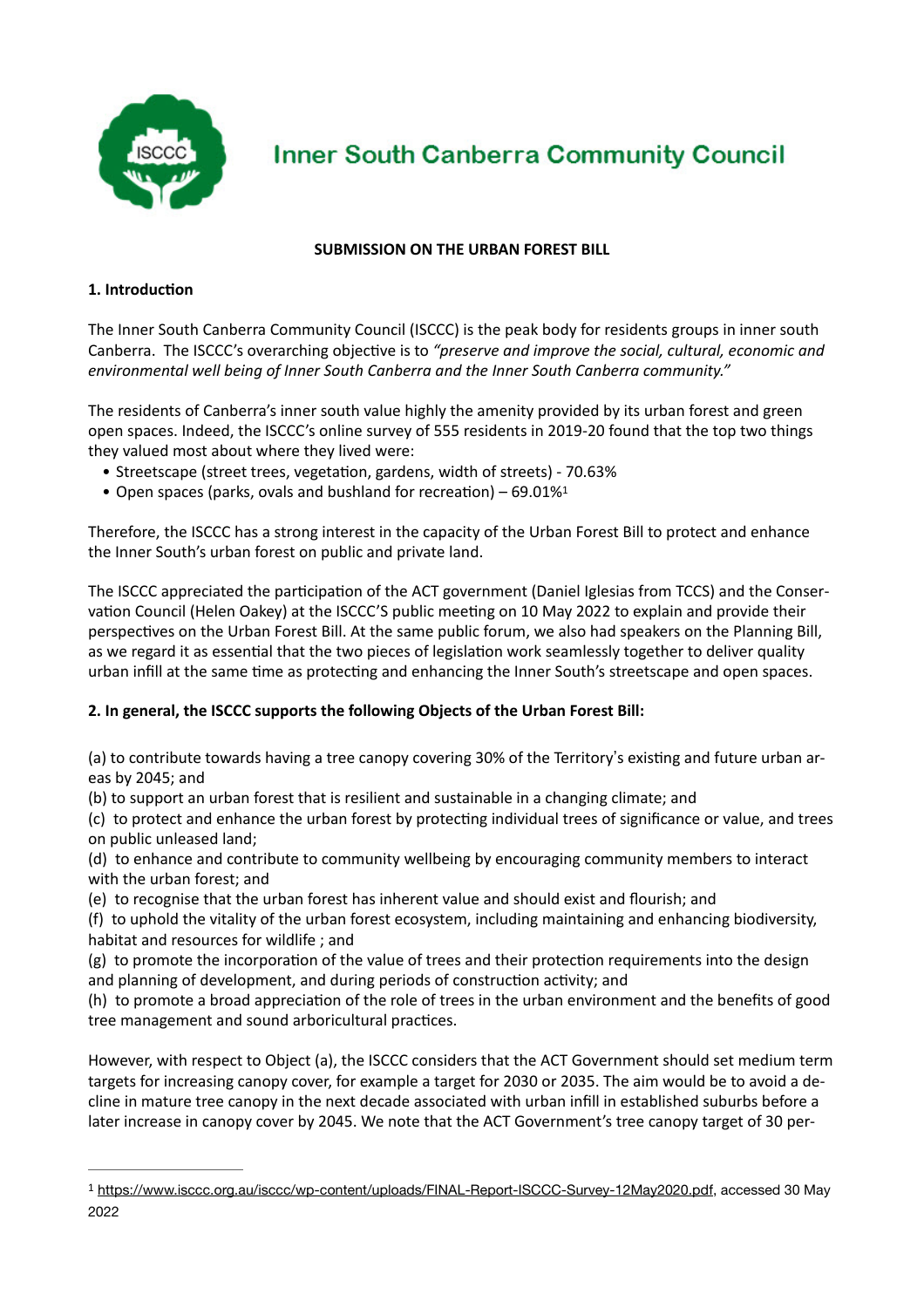<span id="page-1-3"></span><span id="page-1-2"></span>cent compares unfavourably with a target of 40 percent by [2](#page-1-0)040 for the City of Melbourne<sup>2</sup>, and 40 percent for Greater Sydney<sup>[3](#page-1-1)</sup>.

Also, Object (b) should recognise the role of the urban forest in supporting "resilient and sustainable suburbs in a changing climate", in addition to the resilience and sustainability of the urban forest itself. After all, the ACT Government declared a climate emergency in May 2019, and we must ensure that our suburbs will be liveable for residents in the future during much hotter summers.

**3. With respect to specific provisions in the Urban Forest Bill, the ISCCC supports the Kingston and Barton Residents Group submission**, specifically on the following issues:

- (A) **Concern regarding decision-making powers vested in the 'Director-General'** regarding public land and circumstances in which the conservator's advice can be overturned, with insufficient requirements for scrutiny by the Legislative Assembly and many risks of decisions being overturned under the urban planning legislation. The grounds for rejection of Conservator advice must be objective and clear, particularly when this advice concerns development applications. Notifications and decisions such as proposals for tree-damaging activities should be publicly available (with any sensitive information such as Aboriginal cultural information redacted) as is done for example by many councils in NSW.
- (B) **Concern that residents should be able to obtain approval for tree work in a reasonable time when evidence is presented that a tree is threatening lives or property.** The ISCCC supports greater clarity in s39 (3)c regarding the circumstances in which trees may be removed to safeguard persons and property.
- (C) **Concern about transparency and public notification of decisions**. There should be greater transparency by requiring public notifications (on the TCCS website) for applications, decisions and notifications for tree decisions as is done for development applications.
- (D) **Importance of 'granular' measurement and setting targets for tree canopy coverage.** Canopy 'targets' must be determined at a suburb and district level to allow meaningful reporting of progress towards the 30% canopy goal. As many mature trees as possible should be protected. Failure to do so in suburbs experiencing high levels of urban infill may produce unintended consequences. For example, allowing 'offset' plantings in other suburbs may lead to massive reductions in canopy cover in the urban infill areas and increase their residents' vulnerability in a warming climate.
- (E) **Need for mandatory provisions for developer contributions to funding of the canopy to ensure consistency and enforceability.** It is unclear from the information provided on the ACT website that the contribution fund will be sufficient to encourage developers to retain mature trees. The ISCCC considers that the number and cash value of Canopy Contribution agreements should be published on a regular basis to ensure transparency, and likewise for the Tree bonds referred to below.
- (F) **Further clarity is needed for requirements for replacement of trees that are removed and about the tree bond**. Perverse outcomes could arise if residents seek to replant trees to avoid costs but where the locations are unsuitable eg shading of solar panels, etc. The legislation appears to be complex to manage and may be costly to administer. Removal of pest trees of regulated size should require replacement under the same conditions applying to other tree removals.

<span id="page-1-0"></span><sup>&</sup>lt;sup>2</sup> <https://www.melbourne.vic.gov.au/community/greening-the-city/urban-forest/Pages/urban-forest-strategy.aspx>, accessed 29 May 2022

<span id="page-1-1"></span>[https://greatercities.au/metropolis-of-three-cities/sustainability/city-its-landscape/urban-tree-canopy-cover-increased,](https://greatercities.au/metropolis-of-three-cities/sustainability/city-its-landscape/urban-tree-canopy-cover-increased) [3](#page-1-3) accessed 29 May 2022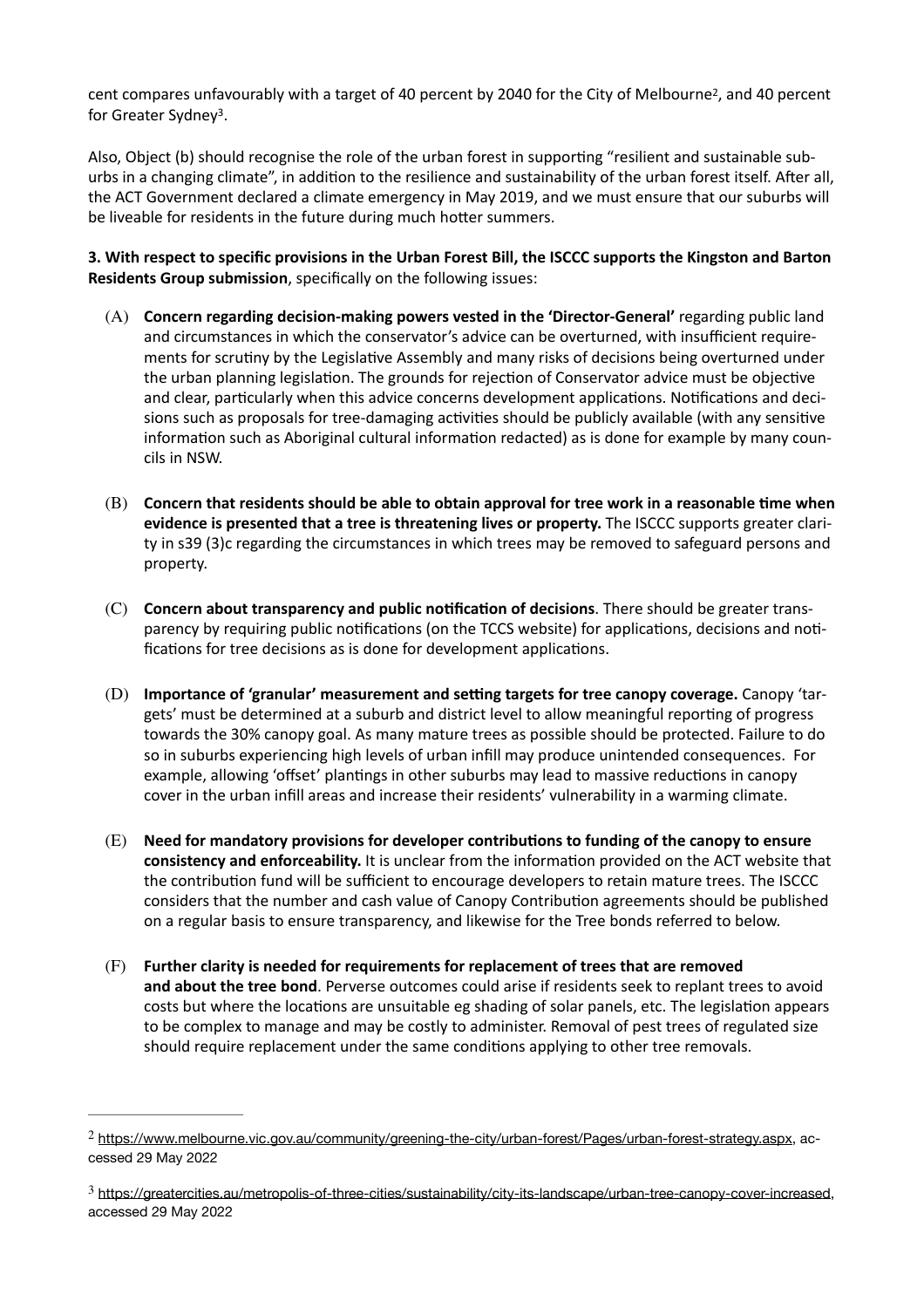- (G) **General support for the mature tree action plan.** The ISCCC supports the requirements for a tree management plan to ensure mature native trees are managed to support wildlife habitat and biodiversity. We recognise that the urban forest is as important for biodiversity as it is for canopy cover and all its other benefits.
- (H) **Need for enforcement and adequate penalties**. The ISCCC supports the increased information on penalties provided in the bill (ss 43 to 50), and differentiated penalties for homeowners and developers. However, there needs to be greater clarity about the basis of proposed contributions for "offsets" in lieu of replacement planting. The penalties applied to offences are unlikely to deter some developers especially for properties where the profits will greatly exceed the penalties. Penal ties should be at a higher scale for developers to create more effective deterrents. There should also be adequate penalties and enforcement action to address other tree damaging actions such as parking under protected trees on verges and compacting their root zones. Verges are often treated as parking lots with little enforcement action being taken under the current system.
- (I) **Support for 'declared site' s69 requirements**, under which the Conservator can declare the site of a protected tree which dies under unnatural circumstances a declared site, meaning no development can occur for at least five years on the site. The ISCCC supports this as a stronger deterrent to damaging or removing a tree for the purpose of achieving better financial benefit. However, we understand a similar provision exists in the Tree Protection Act 2005 and would like to know whether those provisions have ever been used.

**4. The ISCCC also supports the submission of the Griffith Narrabundah Community Association of 2 June 2022.** It has raised a number of important issues, in addition to those raised by the Kingston and Barton Residents Group.

## **5. Compliance, enforcement and achieving outcomes**

For this Urban Forest Bill to be effective in meeting its objectives, it needs to be easily understood by those who have to comply with it, easy to administer and enforce, and to have a good balance between "carrot" and "stick" approaches. The ISCCC is not sure that the Urban Forest Bill has this balance right yet, and considers that the benefits and costs of different "carrot" and "stick" approaches should be assessed. For example, would better and more cost-effective outcomes be achieved by providing residents with suitable replacement trees at discounted rates or for free?

The Bill contains many penalties, but the ISCCC's experience to date has been that it's difficult already to obtain speedy action on tree protection matters with the current system. Are we likely to see a commitment to more resources to administer the new system proposed by the Urban Forest Bill and to pay for tree maintenance or will it be left to the existing human and financial resources to manage a much more ambitious agenda? Unless there is a clear and well-resourced administrative framework for the new system, it will be very difficult to achieve the desired outcomes.

Similarly, there is a risk that the long term horizon for the proposed outcome of 30 percent canopy cover by 2045 will lead to complacency in the short to medium term. Hence the suggestion earlier in this submission that, as in the case of medium term greenhouse gas emission targets, there should be a medium term target for tree canopy cover in 2030 or 2035 to maintain a sense of urgency.

In addition to the medium and long term targets for canopy cover, monitoring reports should be provided to the Assembly every year or two on:

<span id="page-2-1"></span>• The mapping of heat islands in the ACT (updating the CSIRO's 2017 heat mapping report<sup>4</sup>[\)](#page-2-0), as a key aim of the Urban Forest Bill is to reduce the heat island effect.

<span id="page-2-0"></span>https://www.environment.act.gov.au/\_\_data/assets/pdf\_file/0005/1170968/CSIRO-Mapping-Surface-Urban-Heat-In- [4](#page-2-1) Canberra.pdf